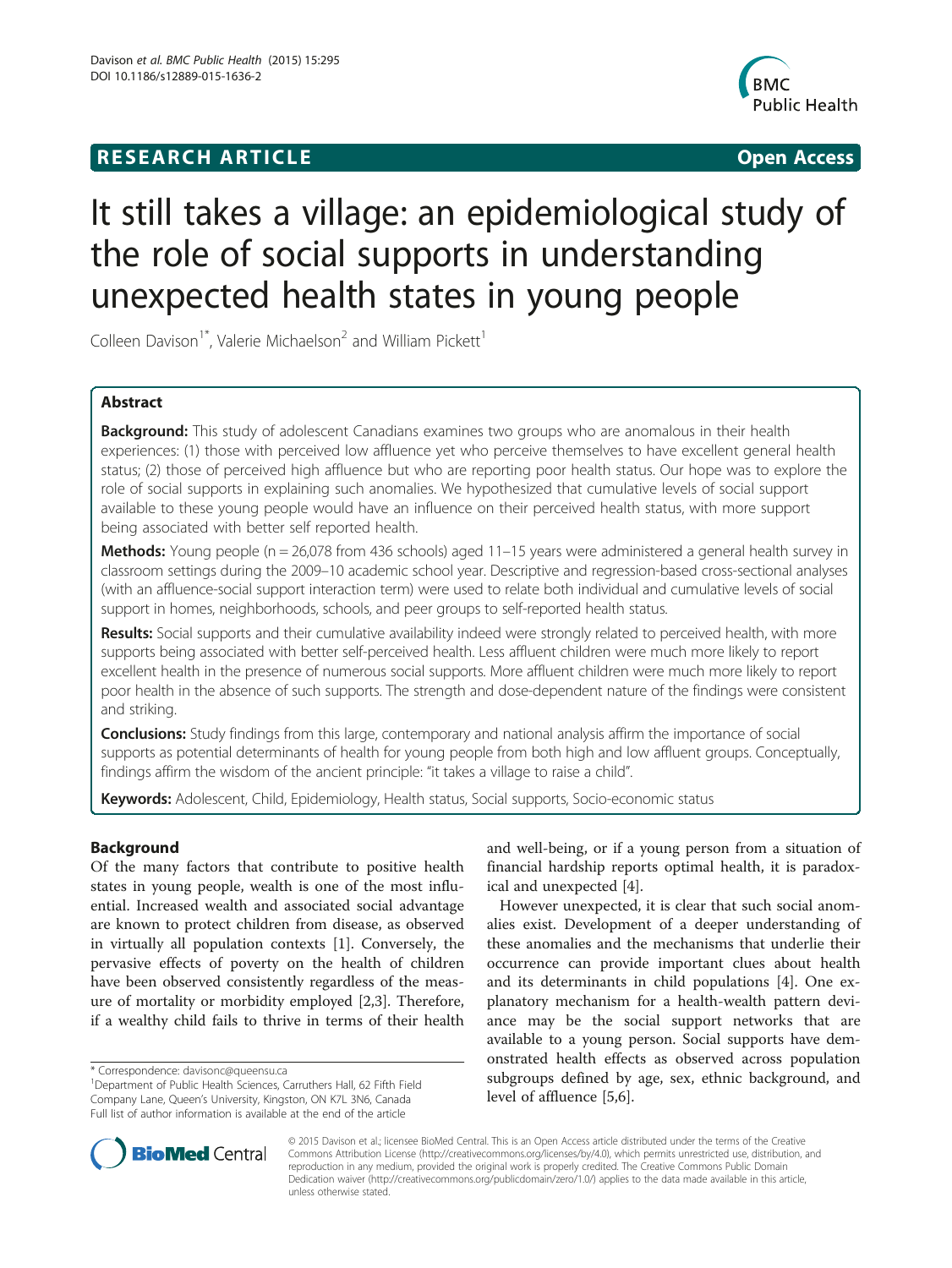One of the earliest definitions of social support was provided by Cobb [[7](#page-9-0)], who understood it as an individual's belief that s/he is cared for, loved, valued and that s/he belongs to a network of communication and mutual obligation. More recently, it has been defined as "interactions with family members, friends, neighbours, peers and health care providers that may provide instrumental informational, emotional and appraisal support" ([\[8](#page-9-0)], p. 6) and its dynamic and multidimensional nature have been recognized [[9,10](#page-9-0)]. In a World Health Organization international review, Barker [\[11\]](#page-9-0) suggested that social supports represent "a range of interpersonal relationships or connections that have an impact on the individuals' functioning, and generally include support provided by individuals and by social institutions" (p.3) [[11\]](#page-9-0).

Social supports have demonstrated effects on the health of young people. When present, they can protect children from harmful stressors [\[12](#page-9-0)]. Indeed, even perceptions that social supports are available alone can buffer negative or stressful events [\[13\]](#page-9-0). Barker [[11\]](#page-9-0) notes that the belief that young people have access to support is actually more critical than whether or not they use this support. Within adult populations, higher levels of social support have been related to better overall health [[14\]](#page-9-0), including better outcomes for those with oncological and cardiovascular diseases [\[15](#page-10-0)] and multiple sclerosis [\[16\]](#page-10-0) as well as better overall physical health outcomes [[17\]](#page-10-0). It also relates to emotional health outcomes, including the alleviation of psychological responses to stress [[18](#page-10-0)] and lower loneliness [\[19](#page-10-0)]. Positive social supports also relate to behaviours such as increased exercise, eating a more healthy diet, or deciding not to smoke [\[20](#page-10-0)]. Emotionally, such supports may also help a person feel more in control of his or her environment and in turn lead to increased feelings of selfworth and well-being [[21](#page-10-0)]. Notwithstanding these positive effects, negative consequences are also possible [[11\]](#page-9-0). For example, an adolescent may turn to a peer for help and support, who instead encourages risky or antisocial behaviour [\[11](#page-9-0)].

Contexts in which social supports arise are important, and start with home environments. Communication practices within family units consistently relate to child health outcomes [[22\]](#page-10-0). However, even when such communication is sub-optimal, other familybased supports such as engagement in family dinners [[22](#page-10-0)] and simply knowing that one is living within a food secure household [[23](#page-10-0)] can make a positive difference. Neighbourhoods where young people grow up also significantly influence adolescent health outcomes, as demonstrated by recent investigations of the influence of social capital [[24](#page-10-0)]. Furthermore, group involvement in neighbourhood settings, and in particular sports involvement, are each related to

positive health outcomes [[25](#page-10-0)]. Other research has shown that positive social climates at schools [\[26\]](#page-10-0) and within student bodies [[27](#page-10-0)] can be equally influential on adolescent health outcomes, and the influence of supportive peers is obvious, strong, and well-established [\[28,29](#page-10-0)].

Much of the existing adolescent literature has focused upon the relative influence of individual types of supports in protecting young people from adverse health outcomes. A large body of literature examines the relationship between help seeking behaviours, social supports and specific adolescent health problems, e.g., HIV, mental health, and sexually transmitted infections [[11\]](#page-9-0). What are less well established are the cumulative effects of such supports on health, including supports that exist in different social contexts related to wealth.

Our research group had a unique opportunity to explore the role of social supports in fostering the health of adolescents in a national and contemporary study of young people in Canada. Our first focus was to identify groups of children in different wealth categories whose behaviour was anomalous from what was expected – those of low affluence who thrived in terms of their health, and those with wealth who did not. Next, we explored whether the cumulative presence or absence of social supports in home, neighbourhood, school and peer-group environments could explain the presence of these anomalies. Formal study of these issues provides evidence which may assist in refining social theory, as well as inform practical interventions to build supportive contexts for young people from different population sub-groups.

# **Methods**

#### Study population and procedures

Our study was based upon the 2010 Canadian Health Behaviour in School-aged Children study (HBSC). HBSC involves written health surveys conducted in classroom settings, with a focus on the early adolescent years (ages 11–15). It is administered every four years, most recently in 2009–10, following a common international protocol [[30\]](#page-10-0).

The 2009–10 (Cycle 6) Canadian sample was stratified by province/territory, type of school board (public vs. separate), urban–rural geographic status, school population size, and language of instruction (French vs. English). Children from private schools, home school, First Nations reserves, street youth, incarcerated youth, and youth not providing informed consent (explicit or implicit, as per school board customs) were excluded. Response rates were 11/13 (84.6%) at the province/territorial level, 436/ 765 (57.0%) at the level of schools, and 26,078/33,868 (77.0%) at the student level. Schools that refused participation were replaced by a neighboring school in the same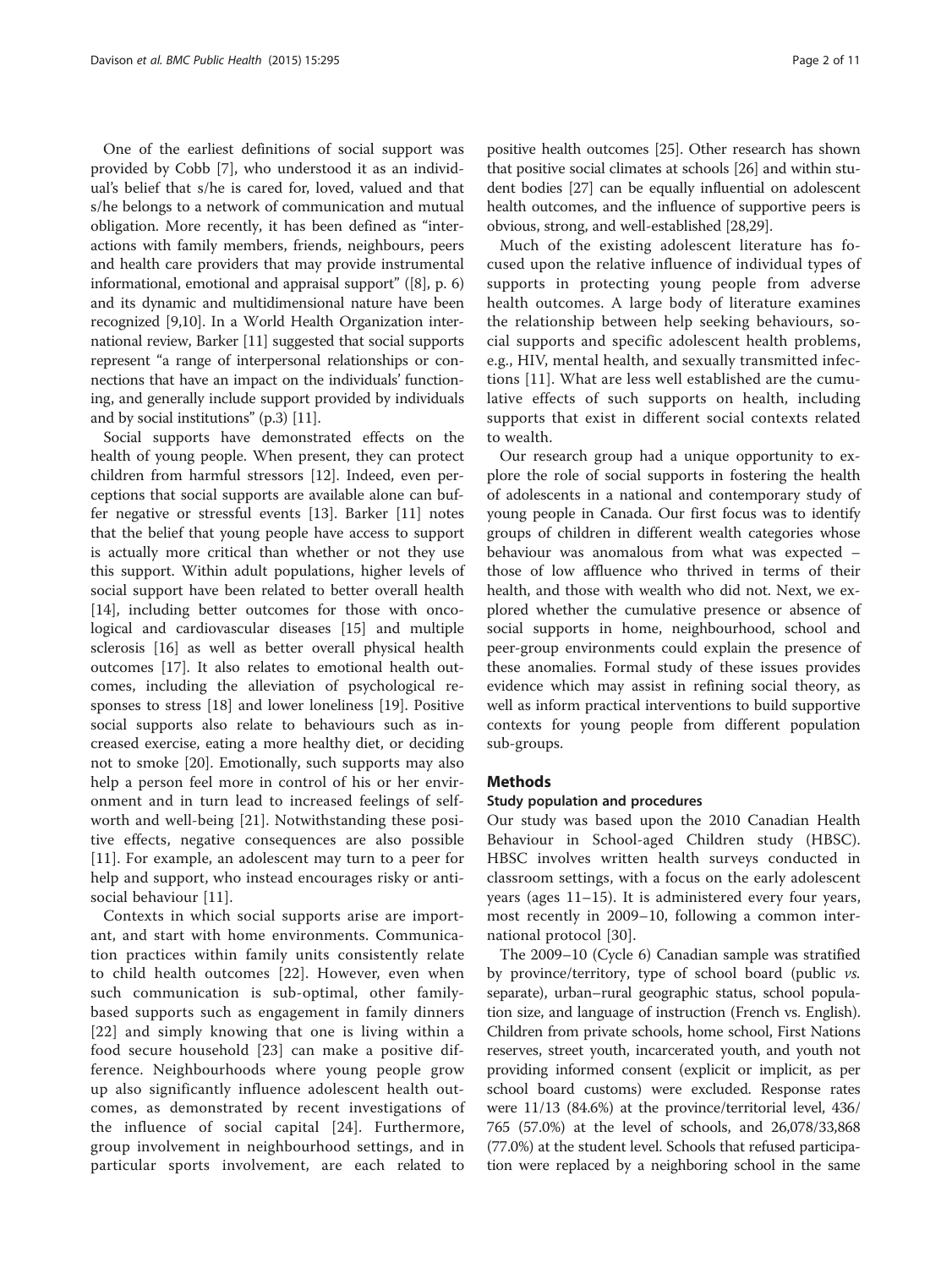board with similar demographic characteristics. The study was approved by the Queen's University General Research Ethics Board.

# **Measures**

# Material wealth

Self-perceived affluence or family wealth was measured in terms of a standard indicator of relative material wealth or affluence: "how well off do you think your family is?" (5 response options: "very well off" through "not at all well off") [\[1](#page-9-0)]. For our positive and negative deviance analyses, we identified two groups for focused analyses based upon this measure: (1) students reporting the highest level of material wealth ("very well off"), and students reporting the lowest levels of material wealth ("not very", or "not at all" well off).

# General health status

The primary outcome was an item describing each child's rating of their general health status: "Would you say your health is?": 1-"Excellent"; 2-"Good"; 3-"Fair"; 4-"Poor". Due to small cell sizes, the "fair" and "poor" categories were combined for some analyses. There is convincing evidence from large adolescent populations that such self-rated health measures represent relatively stable constructs over repeated observations during adolescence, and when using this measure, reported health deteriorates consistently with a lack of general well-being, disability, healthcare attendance and health-compromising behaviour, attesting to item validity [\[31](#page-10-0)].

# Social support measures

A plethora of social support measures exist in the literature. Each largely assess different types (emotional, tangible, financial) and sources (parents, other caregivers, peers, teachers, other community members) of support [[32\]](#page-10-0). We aligned more with the Forbes, et al. [\[8](#page-9-0)] conceptualization of social support that refers to interactions with family members, friends, neighbours, and peers which could provide instrumental, informational, and emotional support. For this reason, we measured social support using eight different items from the HBSC questionnaire that represent different types and sources of support from family, school, neighbourhood and peer-group contexts: ease of communication with parents; trust and understanding parents; frequency of family meals; level of family food security; neighbourhood social capital; involvement in group activities; and teacher and peer support at school.

# Home and family measures

Ease of communication with parents Participants were asked about communication in the home with parents or step-parents, i.e., "How easy is it for you to talk to the following persons (categories included mother, father, step-mother, step-father) about things that really bother you? " (5 response options: "very easy", "easy", "difficult", "very difficult", "don't have or see this person") [\[22](#page-10-0)]. Those who found it easy to talk with at least one parent or step-parent were categorized separately from other children.

Parents trust and understanding Each participant responded to four items about their home, with five response options ranging from 1-strongly agree to 5strongly disagree: "my parents understand me"; "I have a happy home life"; "my parents trust me"; "what my parents think of me is important". These items were combined into a factor analytically derived scale with very good psychometric properties (factor loadings 0.69 to 0.85; Cronbach's alpha: 0.80) [[26\]](#page-10-0).

Family dinners Each participant was asked "On average, how many times per week does your family sit down at the table together for dinner/supper?" (response options: zero through 7 times) [\[22](#page-10-0)].

Food insecurity Students' perceptions of hunger due to food insecurity at home were measured: "Some young people go to school or to bed hungry because there is not enough food at home. How often does this happen to you?" with response options of never, sometimes, often, or always. This item has been subject to validation efforts internationally, and its relevance to the concepts of food insecurity and food poverty has been established [[33](#page-10-0)].

#### Neighbourhood measures

Social capital Neighbourhood social capital was assessed using a previously validated scale [[22\]](#page-10-0) that is based upon five items ("people say hello and often talk to each other on the street"; "it is safe for younger children to play outside during the day"; "you can trust people around here"; "there are good places to spend your free time (i.e., recreation centres, parks, shopping centres;" "I could ask for help or a favour from neighbours"), with five response options ranging from 1-"strongly agree" to 5-"strongly disagree". The combined scale based on these items had strong psychometric properties (Factor loadings: 0.59 to 0.75; Cronbach's alpha: 0.75).

Involvement in group activities Participants were asked if they were involved in the following groups or activities: "sport club or team"; "voluntary service"; "church or religious group"; "youth club"; "cultural association (music, science, other)". Binary yes/no responses were combined into a simple index that ranged from 0 to 5 group activities.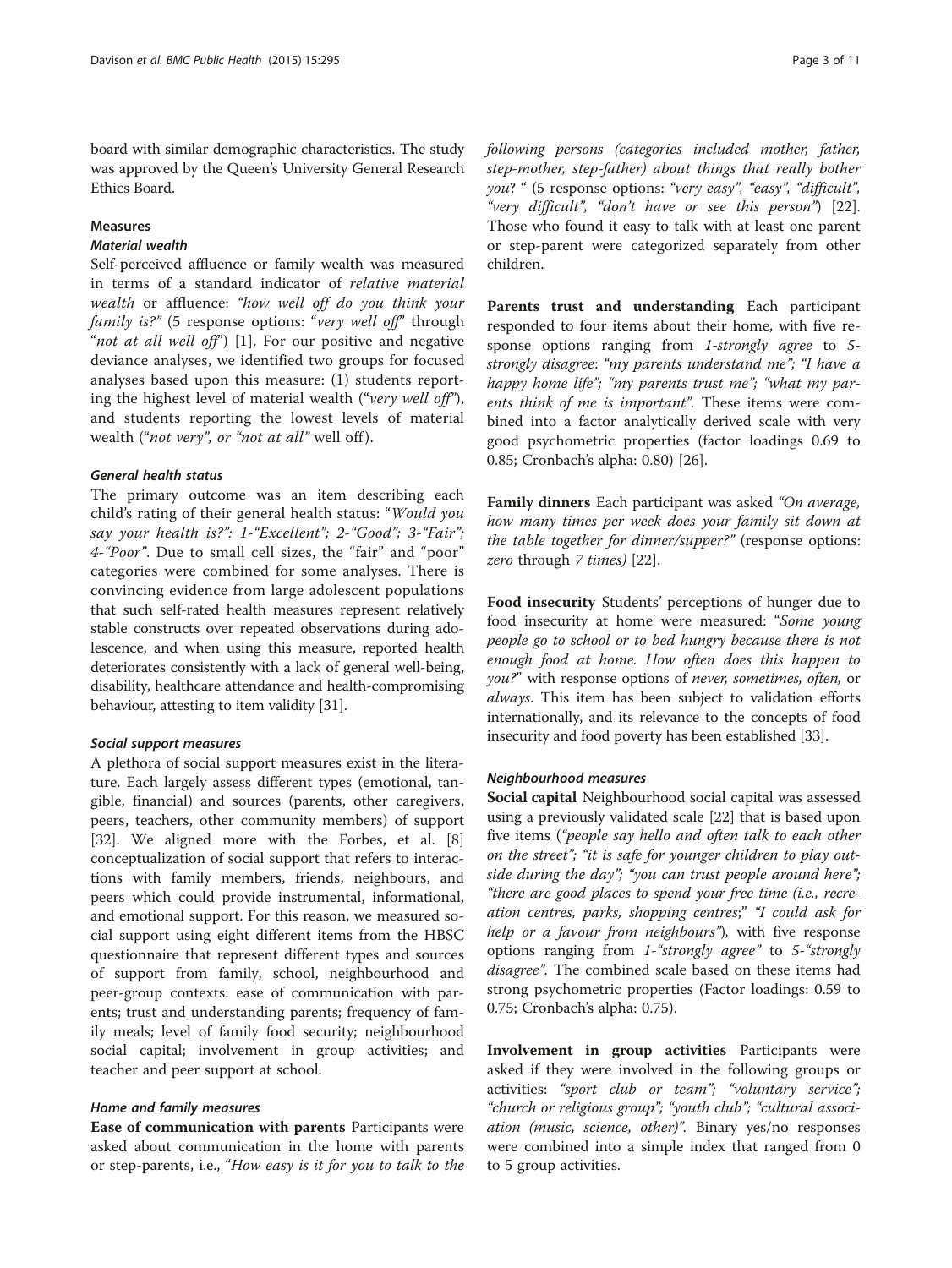#### School measures

School support Existing scales describing the extent of teacher support at school and then peer support by students at school were used to describe supports and components of the overall social climate of school settings. These sub-scales are internally consistent, with factor loadings ranging from 0.62-0.77 for the teacher support (8 items, Cronbach's alpha 0.87) and 0.71-0.83 for the peer support (5 items, Cronbach's alpha 0.82) [[26\]](#page-10-0).

#### Demographic factors

Young people identified their *school grade* ( $\leq 6$  to  $\geq 10$ ) and gender (boy, girl). Communities in which each participating school was located were classified according to Statistics Canada divisions of urban–rural geography [[34\]](#page-10-0). These were *rural*  $(\langle 1,000 \rangle)$  population), *small urban* centres (1,000 to 19,999); medium urban centres (20,000 to 99,999); and *large urban centres* ( $\geq$ 100,000) [[34\]](#page-10-0). A standard measure of family structure was used to describe the families of young people: *mother and father*; mother and step-father; father and step-mother; mother only; father only; foster home; other family structure [\[26](#page-10-0)]. Finally, young people reported whether they lived in one or two principle residences [[35](#page-10-0)].

#### Statistical analysis

Data analyses were conducted in IBM-SPSS Version 22 and SAS 9.3. In all analyses, standardized weights were applied to account for variations in sampling between provinces and territories. Descriptive analyses were used to characterize the study population demographically, first overall, then amongst young people reporting low and then high levels of affluence.

Next, we examined self-reported general health status (excellent, good, fair, poor) within the groups of young people with the lowest  $(n = 2,310)$  then highest  $(n = 1,310)$ 5,501) reported levels of material wealth. This process was done overall within the two sub-samples, and then within groups defined by levels of each of the items and scales describing home (4 variables), neighbourhood (2 variables), and school supports (2 variables).

Logistic regression analyses were then conducted to model levels of health status as the dependent variable with each of the eight contextual support variables as independent variables. An affluence-social support interaction term was also included in the model. This analysis focused upon two groups that were positively then negatively deviant from norms: (1) young people from the lowest wealth backgrounds who reported excellent general health status (yes vs. no); (2) young people from the highest wealth backgrounds who reported low (*fair* or *poor*) general health status. Models accounted for the clustered nature of the sampling scheme with students nested within schools.

We next developed a simple cumulative index to describe the number of social supports (0 through 8) measured for each young person. Items contributing to this index were: (1) easy to communicate with at least one parent or step-parent; (2) high level (top quartile) of family trust and understanding; (3) always have family dinners; (4) never go to school or bed hungry; (5) high level (top quartile) of neighborhood social capital; (6) engagement in at least one group activity; (7) high level (top quartile) of teacher support at school; (8) high level (top quartile) of student support at school. In a series of four multiple logistic regression analyses, we then modeled the potential cumulative effects of this index on reports of poor and then excellent health in the two socio-economic groups of interest. Backwards elimination methods were used to identify a standard series of demographic confounders that were included in each of the four models. Effects are presented as adjusted odds ratios and associated 95% confidence limits. These subgroup analyses were powered to detect an increase in relative odds of 1.3 to 1.4 or higher when comparing health outcomes between quartiles, alpha = 0.05 (2 sided), dependent upon the subgroup and outcome of interest.

#### Results

Overall, 26,078 young people were included in this study: 2,339 with low levels of material wealth and 5,738 with the highest levels of material wealth. The overall sample and these two sub-samples are profiled demographically in Table [1.](#page-4-0) There was a nearly even split of students by grade level and gender, with geographic distributions reflecting the weighting to ensure representativeness nationally. Substantial proportions of young people reported having a non-nuclear family structure and a second home, and these proportions were higher among those from less affluent circumstances.

Table [2](#page-5-0) describes the self-reported general health status of young people from homes with the lowest reported levels of material wealth or affluence. While the findings for individual items and scales are notable for their strength and statistical significance, what is most striking is the consistency of the observed findings. As the level of support available to students improved, reports of poor health status declined and reports of excellent health status consistently increased. This result occurred irrespective of the context for such supports, be that home, neighbourhood or school settings. Clearly, even in socio-economically disadvantaged circumstances, the presence of social supports was associated with improved perceptions of health. These exploratory analyses were extended in Table [3](#page-6-0) to focus on young people from the highest levels of material wealth. The primary outcome here was a report of "fair" or "poor" health. As the degree of support available from home, neighborhood and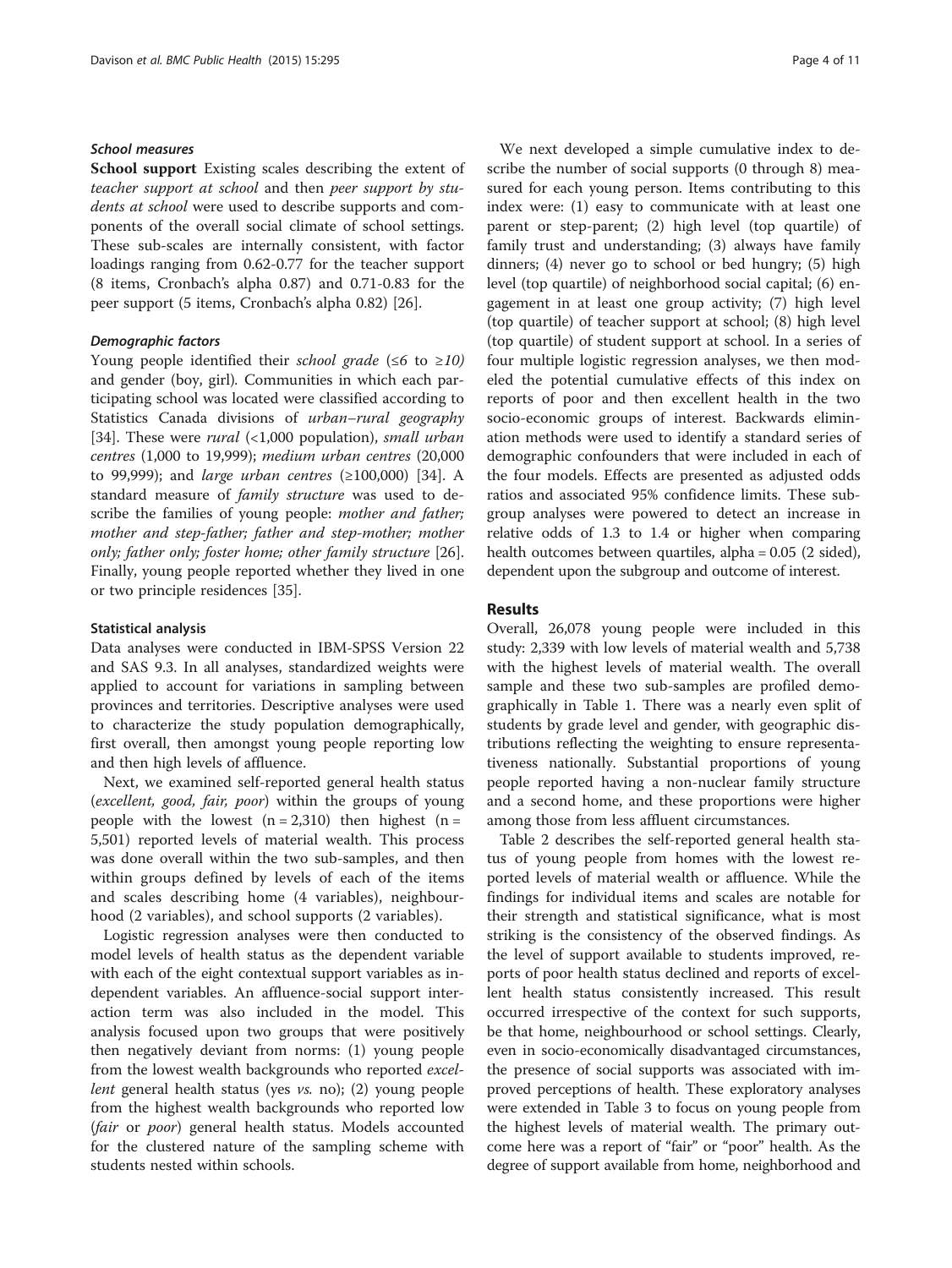| Variable                      | All respondents ( $n = 26,078$ ) |        |               | Low material wealth ( $n = 2,339$ ) | High material wealth ( $n = 5,738$ ) |        |  |
|-------------------------------|----------------------------------|--------|---------------|-------------------------------------|--------------------------------------|--------|--|
|                               | No.                              | (%)    | No.           | (%)                                 | No.                                  | (%)    |  |
| Grade                         |                                  |        |               |                                     |                                      |        |  |
| $\leq 6$                      | 5,165                            | (19.8) | 529           | (22.6)                              | 1,322                                | (23.0) |  |
| 7                             | 5,205                            | (20.0) | 450           | (19.2)                              | 1,361                                | (23.7) |  |
| 8                             | 5,266                            | (20.2) | 439           | (18.8)                              | 1,159                                | (20.2) |  |
| 9                             | 5,395                            | (20.7) | 488           | (20.9)                              | 1,000                                | (17.4) |  |
| $\geq$ 10                     | 5,047                            | (19.4) | 433           | (18.5)                              | 897                                  | (15.6) |  |
| Not reported                  | 0                                |        | 0             |                                     | 0                                    |        |  |
| Gender                        |                                  |        |               |                                     |                                      |        |  |
| Boys                          | 12,815                           | (49.1) | 1,057         | (45.2)                              | 2,971                                | (51.8) |  |
| Girls                         | 13,254                           | (50.8) | 1,281         | (54.8)                              | 5,765                                | (48.2) |  |
| Not reported                  | 9                                |        | $\mathcal{I}$ |                                     | $\overline{a}$                       |        |  |
| Urban-rural geographic status |                                  |        |               |                                     |                                      |        |  |
| Rural                         | 983                              | (3.8)  | 106           | (4.6)                               | 190                                  | (3.3)  |  |
| Small urban                   | 10,767                           | (41.3) | 960           | (41.6)                              | 2,268                                | (39.4) |  |
| Medium urban                  | 5,739                            | (22.0) | 490           | (21.2)                              | 1,290                                | (22.5) |  |
| Large urban                   | 8,589                            | (32.9) | 754           | (32.6)                              | 1,990                                | (34.7) |  |
| Not reported                  | 0                                |        | 0             |                                     | 0                                    |        |  |
| Family structure              |                                  |        |               |                                     |                                      |        |  |
| Both parents                  | 16,965                           | (67.1) | 1,186         | (51.3)                              | 4,407                                | (78.2) |  |
| Mother and stepfather         | 1,970                            | (7.8)  | 255           | (11.0)                              | 188                                  | (5.1)  |  |
| Father and stepmother         | 507                              | (2.0)  | 48            | (2.1)                               | 79                                   | (1.4)  |  |
| Mother only                   | 3,824                            | (15.1) | 535           | (23.2)                              | 47                                   | (8.4)  |  |
| Father only                   | 815                              | (3.2)  | 126           | (5.4)                               | 20                                   | (2.3)  |  |
| Foster home                   | 283                              | (1.1)  | 41            | (1.8)                               | 68                                   | (1.2)  |  |
| Other                         | 908                              | (3.6)  | 120           | (5.2)                               | 193                                  | (3.4)  |  |
| Not reported                  | 805                              |        | 28            |                                     | 101                                  |        |  |
| Reports more than one home    |                                  |        |               |                                     |                                      |        |  |
| No                            | 19,475                           | (78.6) | 1,586         | (70.1)                              | 4,785                                | (86.0) |  |
| Yes                           | 5,296                            | (21.4) | 676           | (29.9)                              | 779                                  | (14.0) |  |
| Not reported                  | 1,306                            |        | $78\,$        |                                     | 174                                  |        |  |

<span id="page-4-0"></span>Table 1 Description of study population reporting low and then high family material wealth in the 2010 HBSC study for Canada

school contexts diminished, reports of poor health increased. Clearly, even in socio-economically advantaged circumstances, absence of social supports in homes, neighborhoods, and schools was associated with higher perceived levels of poor health.

Figure [1](#page-7-0) graphically shows the remarkable strength, consistency and dose-dependent nature of these associations when based upon our cumulative social support index. These analyses were adjusted for grade level, gender, and family structure. In the test for interaction between level of affluence and social support, we found that relations between number of social supports and excellent health were significantly stronger  $(p < 0.0001)$ among low affluent vs. high affluent children, although supports mattered for both groups of children. In addition, relations between number of social supports and poor health were significantly  $(p < 0.0001)$  more protective for children from low vs. high affluence backgrounds, although again supports mattered for both groups of children. Among the most affluent young people, an almost 3-fold increase in the relative odds of "excellent" health was reported by young people with the highest numbers of social supports relative to those with no reported social supports. This gradient was even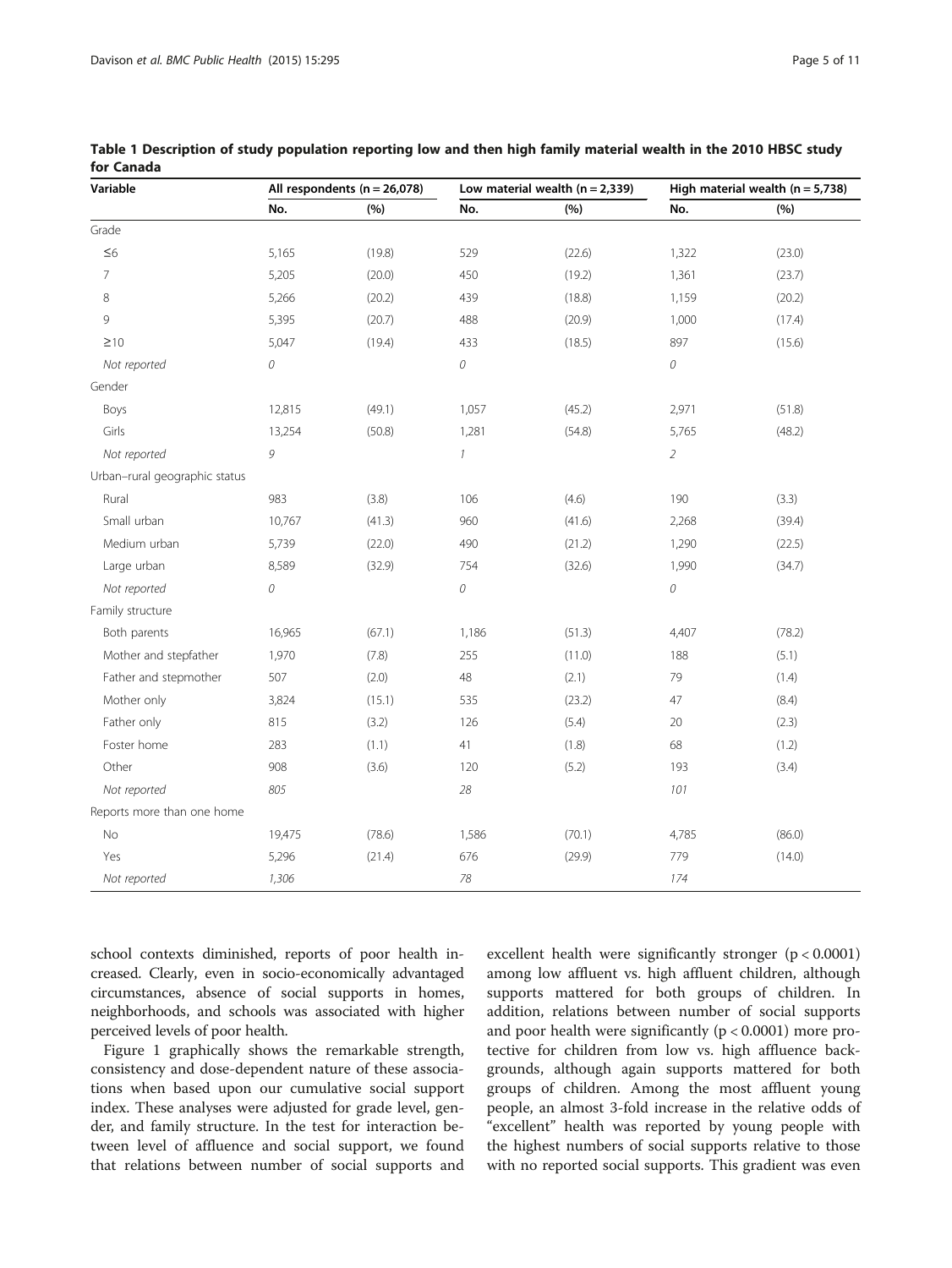# <span id="page-5-0"></span>Table 2 General health status of young Canadians by family, neighborhood, school and peer group characteristics (respondents limited to the 2,310 with low material wealth)

| Factor                                                                  | No.       | Percent (row) reporting health<br>status that is: |      |      |                  | <b>Excellent health</b> |                             |
|-------------------------------------------------------------------------|-----------|---------------------------------------------------|------|------|------------------|-------------------------|-----------------------------|
|                                                                         |           | Poor                                              | Fair | Good | <b>Excellent</b> |                         | p-value OR (95% CI)         |
| All respondents - No.                                                   | 2,310 6.3 |                                                   | 19.7 | 51.2 | 21.6             |                         |                             |
| Parents/step-parents in home that are "easy" or "very easy" to talk to: |           |                                                   |      |      |                  |                         |                             |
| None                                                                    | 695       | 11.5                                              | 23.3 | 49.6 | 15.5             | $< 0.0001$ 1.00         |                             |
| At least one                                                            | 1,583 4.1 |                                                   | 18.5 | 53.3 | 24.1             |                         | 1.73 (1.37 to 2.19)         |
| Parents trust and understanding scale:                                  |           |                                                   |      |      |                  |                         |                             |
| Q1 (lowest)                                                             | 1,064     | 10.1                                              | 25.2 | 50.5 | 14.3             | < 0.0001                | 1.00                        |
| Q2                                                                      | 432       | 3.2                                               | 17.4 | 58.1 | 21.3             |                         | 1.62 (1.22 to 2.16)         |
| Q3                                                                      | 296       | 5.4                                               | 20.3 | 52.0 | 22.3             |                         | 1.73 (1.25 to 2.39)         |
| Q4 (highest)                                                            | 371       | 0.5                                               | 7.3  | 48.0 | 44.2             |                         | 4.77 (3.64 to 6.22)         |
| Family dinners eaten together per week:                                 |           |                                                   |      |      |                  |                         |                             |
| None                                                                    | 373       | 12.1                                              | 29.0 | 41.0 | 18.0             | $< 0.0001$ 1.00         |                             |
| 1 to 3 times                                                            | 595       | 5.7                                               | 21.2 | 59.7 | 13.4             |                         | 0.70 (0.49 to 1.01)         |
| 4 to 6 times                                                            | 629       | 4.5                                               | 19.6 | 53.4 | 22.6             |                         | 1.33 (0.96 to 1.83)         |
| Every day                                                               | 584       | 5.5                                               | 13.0 | 49.1 | 32.4             |                         | 2.18 (1.56 to 2.99)         |
| Go to bed or school hungry because of not enough food in the home:      |           |                                                   |      |      |                  |                         |                             |
| Always                                                                  | 64        | 20.3                                              | 28.1 | 35.9 | 15.6             | $< 0.0001$ 1.00         |                             |
| Often                                                                   | 169       | 7.1                                               | 27.2 | 54.4 | 11.2             |                         | 0.73 (0.32 to 1.67)         |
| Sometimes                                                               | 745       | 7.0                                               | 25.5 | 50.7 | 16.8             |                         | 1.11 (0.56 to 2.33)         |
| Never                                                                   | 1,313 5.4 |                                                   | 15.3 | 52.8 | 26.5             |                         | 2.05 (1.02 to 4.11)         |
| Neighborhood social capital scale:                                      |           |                                                   |      |      |                  |                         |                             |
| Q1 (lowest)                                                             | 811       | 8.9                                               | 27.1 | 48.0 | 16.0             |                         | 1.00                        |
| Q2                                                                      | 608       | 5.9                                               | 16.8 | 56.1 | 21.2             |                         | 1.41 (1.08 to 1.85)         |
| Q3                                                                      | 382       | 3.1                                               | 18.1 | 51.8 | 27.0             |                         | 1.94 (1.45 to 2.60)         |
| Q4 (highest)                                                            | 355       | 3.7                                               | 8.5  | 54.6 | 33.2             |                         | <0.0001 2.61 (1.95 to 3.49) |
| Participate in group activities:                                        |           |                                                   |      |      |                  |                         |                             |
| None                                                                    | 830       | 10.1                                              | 28.1 | 47.7 | 14.1             | $< 0.0001$ 1.00         |                             |
| 1                                                                       | 638       | 4.9                                               | 17.7 | 50.3 | 17.1             |                         | 2.26 (1.74 to 2.94)         |
| 2                                                                       | 354       | 1.1                                               | 12.4 | 65.5 | 20.9             |                         | 1.60 (1.16 to 2.21)         |
| 3 or more                                                               | 330       | 4.5                                               | 9.4  | 51.8 | 34.2             |                         | 3.16 (2.34 to 4.26)         |
| Support from teachers at school scale:                                  |           |                                                   |      |      |                  |                         |                             |
| Q1 (lowest)                                                             | 796       | 8.5                                               | 24.2 | 47.9 | 19.3             | $< 0.0001$ 1.00         |                             |
| Q <sub>2</sub>                                                          | 586       | 6.5                                               | 24.1 | 51.7 | 17.7             |                         | 0.90 (0.68 to 1.18)         |
| Q3                                                                      | 415       | 5.5                                               | 13.3 | 56.4 | 24.8             |                         | 1.37 (1.03 to 1.82)         |
| Q4 (highest)                                                            | 382       | 3.1                                               | 11.5 | 57.3 | 28.0             |                         | 1.62 (1.22 to 2.15)         |
| Support from other students at school scale:                            |           |                                                   |      |      |                  |                         |                             |
| Q1 (lowest)                                                             | 942       | 9.1                                               | 26.3 | 47.6 | 17.0             | $< 0.0001$ 1.00         |                             |
| Q2                                                                      | 409       | 5.6                                               | 22.5 | 53.8 | 18.1             |                         | 1.08 (0.79 to 1.46)         |
| Q3                                                                      | 474       | 4.6                                               | 13.3 | 59.5 | 22.2             |                         | 1.38 (1.05 to 1.82)         |
| Q4 (highest)                                                            | 419       | 2.9                                               | 11.7 | 49.4 | 36.0             |                         | 2.73 (2.10 to 3.55)         |

Note: Tests for linear trend were statistically significant  $p < 0.0001$ .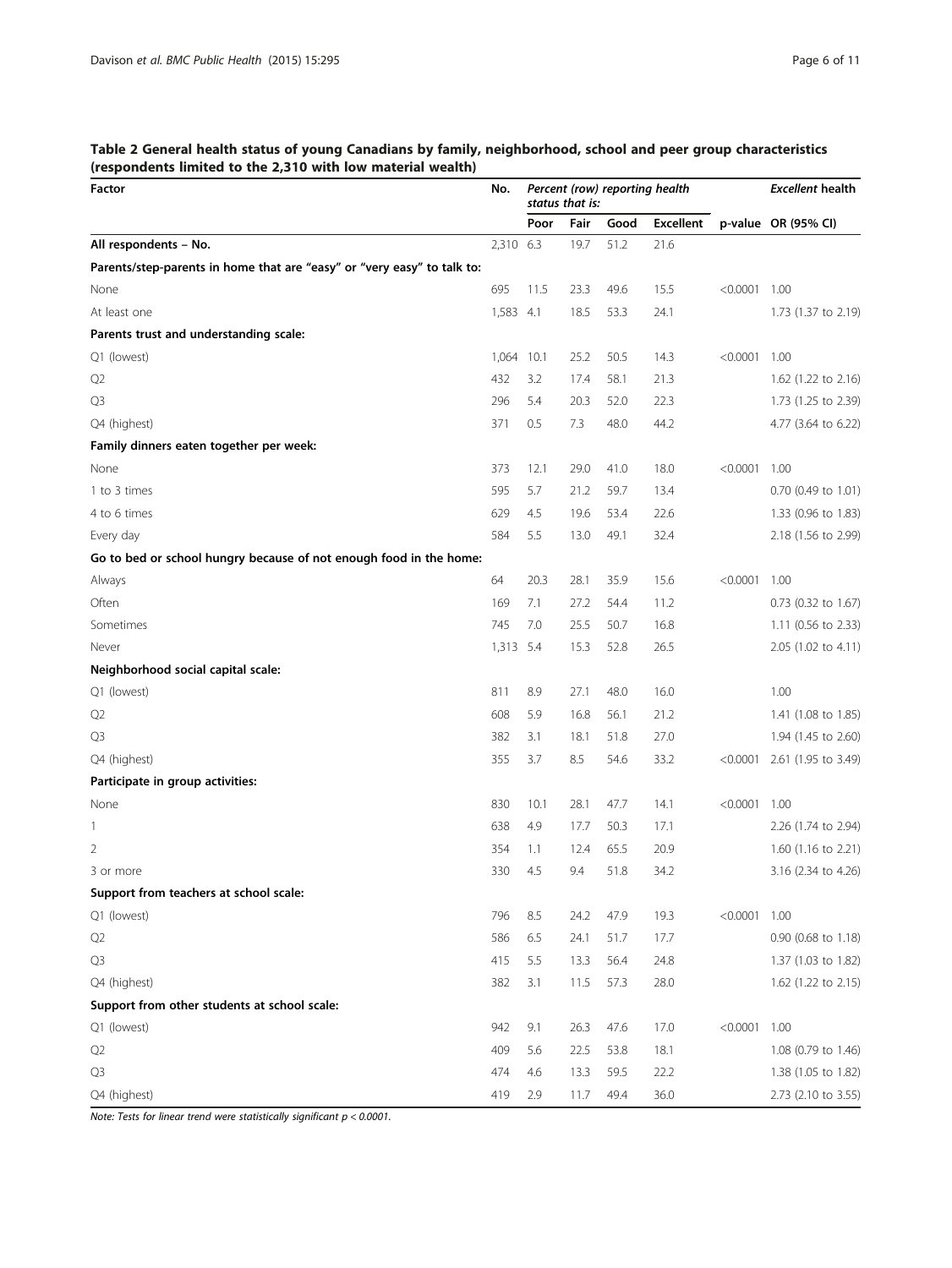# <span id="page-6-0"></span>Table 3 General health status of young Canadians by family, neighborhood, school and peer group characteristics (respondents limited to those with high material wealth)

| Factor                                                                  | No.       | Percent (row) reporting health<br>status that is: |      |      |                  | Poor health     |                     |
|-------------------------------------------------------------------------|-----------|---------------------------------------------------|------|------|------------------|-----------------|---------------------|
|                                                                         |           | Poor                                              | Fair | Good | <b>Excellent</b> |                 | p-value OR (95% CI) |
| All respondents                                                         | 5,551 1.3 |                                                   | 7.9  | 43.9 | 46.9             |                 |                     |
| Parents/step-parents in home that are "easy" or "very easy" to talk to: |           |                                                   |      |      |                  |                 |                     |
| At least one                                                            | 4,999     | 0.8                                               | 7.0  | 43.5 | 48.7             | $< 0.0001$ 1.00 |                     |
| None                                                                    | 552       | 5.3                                               | 15.8 | 47.6 | 31.3             |                 | 3.13 (2.49 to 3.94) |
| Parents trust and understanding scale:                                  |           |                                                   |      |      |                  |                 |                     |
| Q4 (highest)                                                            | 2,232 0.4 |                                                   | 5.3  | 37.6 | 56.7             | < 0.0001        | 1.00                |
| Q <sub>3</sub>                                                          | 1,335 0.7 |                                                   | 6.3  | 47.0 | 46.0             |                 | 1.24 (0.94 to 1.63) |
| Q <sub>2</sub>                                                          | 1,022 1.5 |                                                   | 9.8  | 51.9 | 36.9             |                 | 2.07 (1.59 to 2.70) |
| Q1 (lowest)                                                             | 717       | 4.9                                               | 16.2 | 45.7 | 33.2             |                 | 4.40 (3.42 to 5.67) |
| Family dinners eaten together per week:                                 |           |                                                   |      |      |                  |                 |                     |
| Every day                                                               | 2,374 0.6 |                                                   | 6.5  | 41.4 | 51.5             | < 0.0001        | 1.00                |
| 4 to 6 times                                                            | 1,925     | 1.1                                               | 6.7  | 45.7 | 46.4             |                 | 1.12 (0.89 to 1.40) |
| 1 to 3 times                                                            | 873       | 1.6                                               | 12.1 | 47.3 | 38.6             |                 | 2.07 (1.62 to 2.66) |
| Never                                                                   | 249       | 7.2                                               | 12.4 | 41.8 | 38.6             |                 | 3.23 (2.28 to 4.58) |
| Go to bed or school hungry because of not enough food in the home:      |           |                                                   |      |      |                  |                 |                     |
| Never                                                                   | 4,632 1.1 |                                                   | 7.4  | 43.0 | 48.6             | < 0.0001        | 1.00                |
| Sometimes                                                               | 853       | 1.2                                               | 9.5  | 48.1 | 41.3             |                 | 1.28 (1.01 to 1.63) |
| Often                                                                   | 89        | 4.5                                               | 12.4 | 43.8 | 39.3             |                 | 2.19 (1.24 to 3.86) |
| Always                                                                  | 60        | 16.7                                              | 6.7  | 41.7 | 35.9             |                 | 3.23 (1.75 to 5.96) |
| Neighbourhood social capital scale:                                     |           |                                                   |      |      |                  |                 |                     |
| Q4 (highest)                                                            | 1,717 1.0 |                                                   | 5.2  | 36.3 | 57.5             | < 0.0001        | 1.00                |
| Q <sub>3</sub>                                                          | 1,158 0.9 |                                                   | 5.6  | 45.9 | 47.6             |                 | 1.07 (0.79 to 1.45) |
| Q <sub>2</sub>                                                          | 1,412 1.0 |                                                   | 9.4  | 49.4 | 41.2             |                 | 1.77 (1.36 to 2.30) |
| Q1 (lowest)                                                             | 1,028 3.0 |                                                   | 11.9 | 48.0 | 37.2             |                 | 2.67 (2.05 to 3.46) |
| Participate in group activities:                                        |           |                                                   |      |      |                  |                 |                     |
| 3 or more                                                               | 1,457 2.6 |                                                   | 13.6 | 50.2 | 33.6             | < 0.0001        | 1.00                |
| 2                                                                       | 2,028     | - 1.0                                             | 5.3  | 39.8 | 53.9             |                 | 0.46 (0.31 to 0.66) |
| 1                                                                       | 1,050 0.8 |                                                   | 3.7  | 43.9 | 51.6             |                 | 0.66 (0.50 to 0.89) |
| None                                                                    | 879       | 0.5                                               | 8.6  | 41.9 | 49.0             |                 | 1.92 (1.47 to 2.51) |
| Support from teachers at school scale:                                  |           |                                                   |      |      |                  |                 |                     |
| Q4 (highest)                                                            | 1,691 0.9 |                                                   | 4.7  | 37.9 | 56.4             | $< 0.0001$ 1.00 |                     |
| Q3                                                                      | 1,243 0.1 |                                                   | 7.8  | 46.1 | 46.0             |                 | 1.41 (1.05 to 1.89) |
| Q2                                                                      | 1,258 1.2 |                                                   | 9.1  | 47.3 | 42.2             |                 | 1.89 (1.44 to 2.49) |
| Q1 (lowest)                                                             | 1,110 3.2 |                                                   | 10.7 | 46.1 | 39.9             |                 | 2.70 (2.06 to 3.51) |
| Support from other students at school scale:                            |           |                                                   |      |      |                  |                 |                     |
| Q4 (highest)                                                            | 1,685 0.9 |                                                   | 4.7  | 37.4 | 56.9             | $< 0.0001$ 1.00 |                     |
| Q3                                                                      | 1,457 0.8 |                                                   | 6.0  | 47.4 | 45.9             |                 | 1.19 (0.89 to 1.59) |
| Q2                                                                      | 1,001 0.2 |                                                   | 8.3  | 46.4 | 45.2             |                 | 1.53 (1.13 to 2.07) |
| Q1 (lowest)                                                             | 1,375 3.1 |                                                   | 12.6 | 47.0 | 37.3             |                 | 3.09 (2.40 to 3.97) |

Note: Tests for linear trend were statistically significant  $p < 0.0001$ .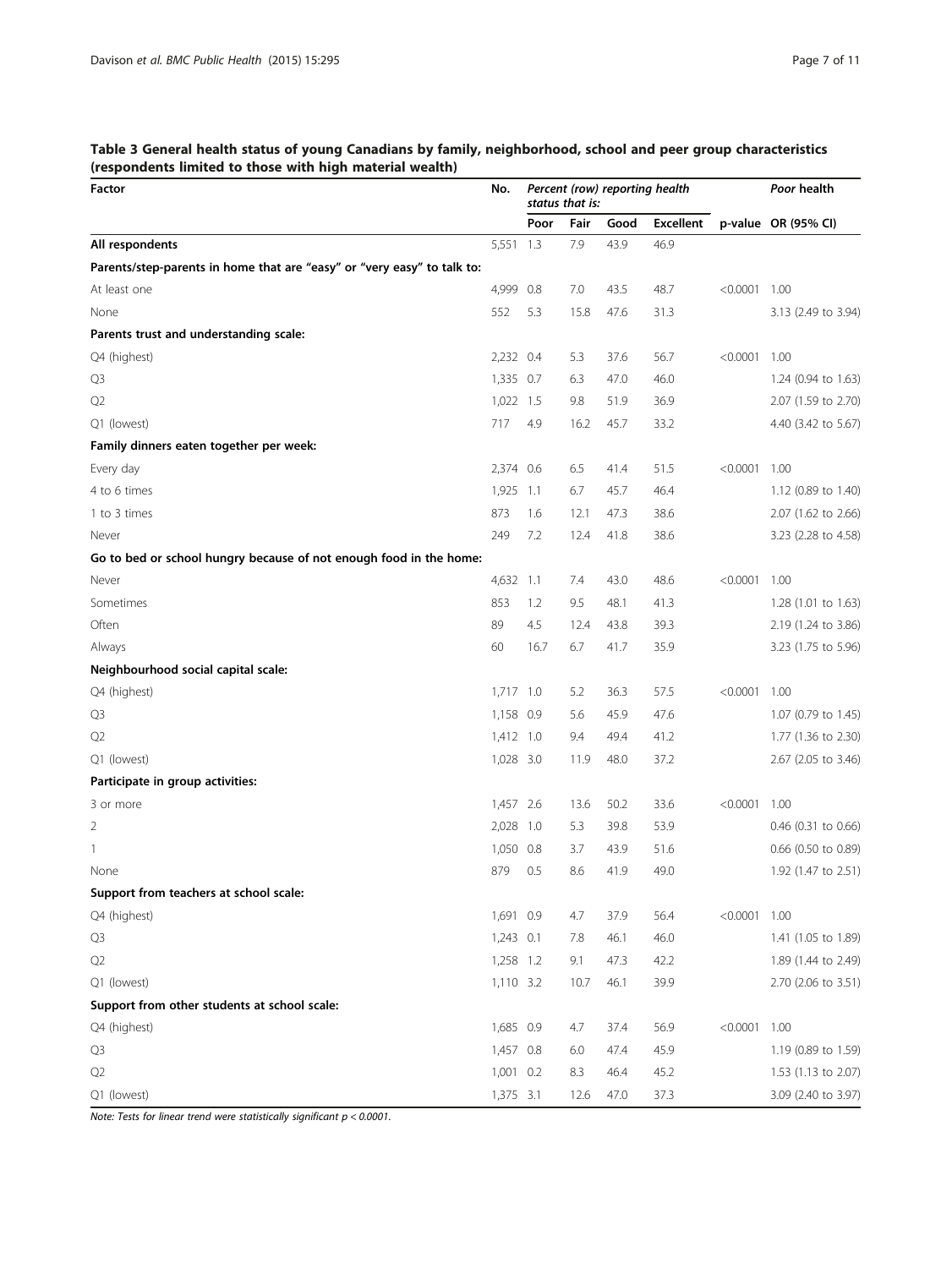<span id="page-7-0"></span>

more striking in the low affluence group, where the observed increases in odds ratios were 5-fold and followed a similar social gradient. While both overall patterns were similar, it appears the association stronger among low affluence groups. We do recognize that because the wealthier were more likely to have excellent health in all categories there is less scope for increased odds ratios as social supports increase. In terms of absolute difference the benefit may not be so obviously greater among the low affluent group when this is considered. The bottom two graphs depict the models describing an outcome of poor general health status. As the levels of social support increased, the relative odds of reporting poor health decreased, again in a dose-dependent manner. A test for interaction between level of affluence and social support was statistically significant ( $p < 0.0001$ ).

# **Discussion**

This study of a large national sample of Canadian adolescents reaffirms a significant amount of past research

(e.g., [[36\]](#page-10-0); [\[11\]](#page-9-0) that demonstrates that social supports are important to the health of young people. First, we examined eight available types and sources of social support, two kinds in each family, neighbourhood, school and peer group contexts. We derived a simple additive scale describing cumulative supports for adolescents in low and high affluence situations. Next, we focused specifically on young people who deviated from an expected health-wealth relationship. We were interested in the social supports of young people who are from low affluence situations and yet are thriving in terms of selfreported health, as well as those from high affluence situations who have low perceived health. Our analyses included adjustment for sex, grade level, and different family structures and an interaction term for social support and affluence. Our findings indicate that social supports in all eight domains were associated with adolescent self-perceived health and there was an interactive effect between affluence and social support. A direct, consistent and dose-dependent relationship exists,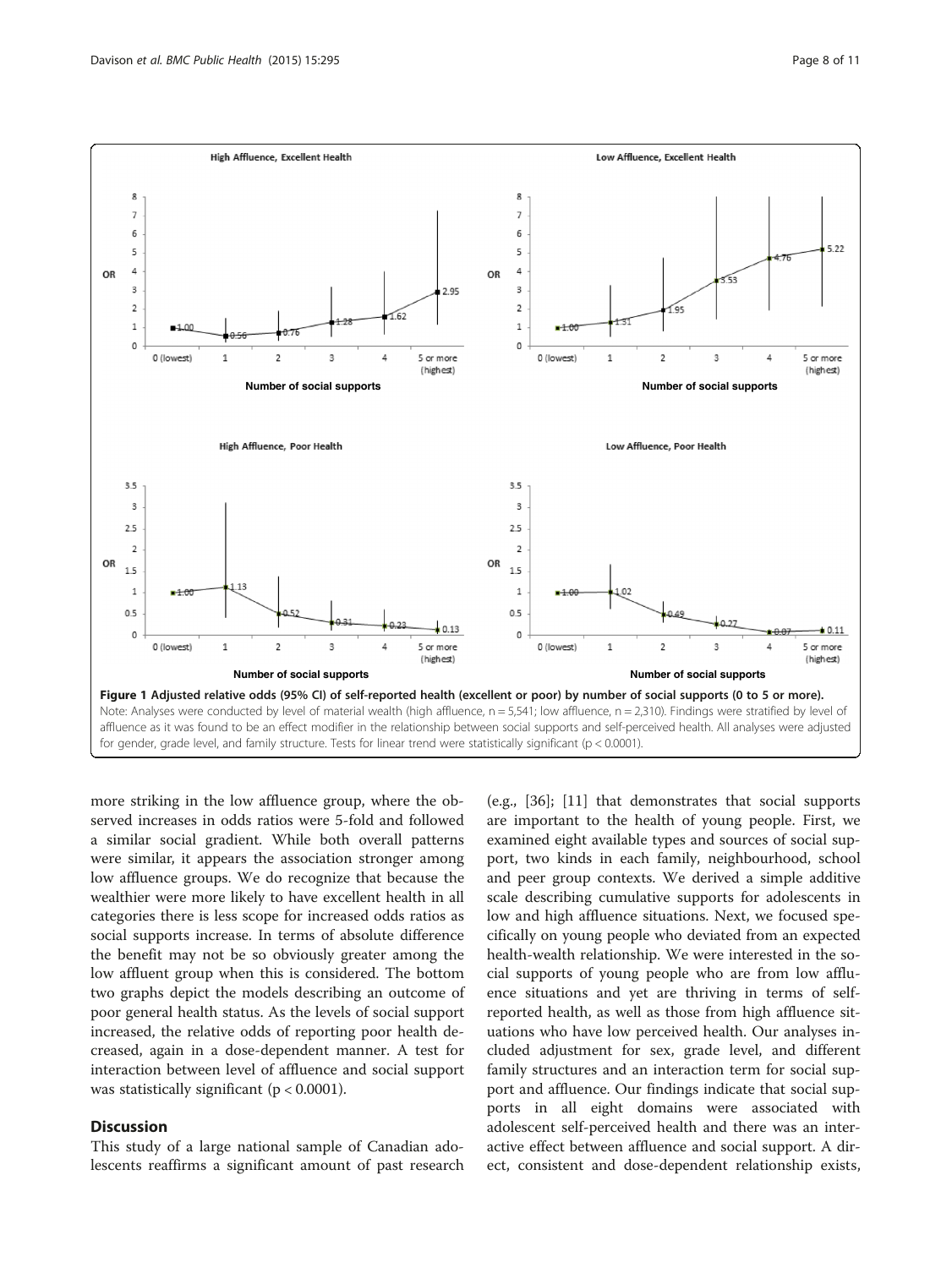for both high and low levels of affluence. We believe the most striking finding is the cumulative potential effects of social supports. Reported accumulation of numerous social supports was shown to be beneficial in both groups and this relationship was especially pronounced among those who were in the lowest wealth categories.

All eight aspects of social support that were included in the scale had a positive impact on self-reported health. When examined individually, relations between parental trust and understanding and participation in group activities were particularly strong. Peer support is an established protective factor for improved adolescent health ([\[36](#page-10-0)]; [[11\]](#page-9-0). Such support is often beneficial on its own, but is also associated with involvement in group activities and therefore may indirectly contribute to health via the benefits of group activities as well as increased opportunities for adult mentorship [\[25](#page-10-0)].

Parental support at home, as measured by scales related to trust and communication, eating meals together and providing food was also beneficial to health. The manner in which parents guide, show care and warmth or provide structure for young people has an important influence on their levels of attachment, security and perceived well-being [\[37](#page-10-0)]. Further, variations in parenting styles (permissive, effective, authoritarian and uninvolved) have been shown to help to explain deviation from norms in expected health outcomes [[38,39](#page-10-0)]. Adolescents tend to be healthier, happier and better adjusted in families that maintain consistent expectations and open lines of communication, where the parents are neither punitive nor aloof but rather affectionate and involved in their children's lives [[40,41](#page-10-0)]. The influence of these fundamental determinants of health were strongly reflected in our findings. Increased trust and communication with adults in the home was associated with improved health in young people in both groups, but particularly in those from low affluence situations. Conversely, when these family qualities were absent, this was reflected in lower self-perceived health.

In addition to a supportive peer group and family, other supportive adults can also help young people to process early emotional experiences and build inner personal qualities and intelligence, and these in turn help them build resilience and cope with adversity [[37\]](#page-10-0). Our findings suggest that young people who have other caring adults in their lives report more positive health largely irrespective of the roles these adults might take in terms of being teachers, neighbours, coaches or others [[42\]](#page-10-0). Indeed, we found that neighbourhood social capital, the support of teachers, and group involvement (which may be connected to coaches and other respected leaders) all contributed to better self-reported health states in young people.

In this study we have measured self-perceived health and self-perceived social support. Barker [\[11](#page-9-0)] argues that "objective measures of social support are generally less important (and perhaps less valid) than the subjective meaning that an adolescent attributes to these social supports" (p. 3). This suggests that self-report measures may in actuality be a good way of capturing the relationship between social support and overall health. We do have to acknowledge that this was the approach we used, however, when we are interpreting findings.

It is clear that social supports matter for young people. Our study affirms in a convincing matter that cumulative social supports may influence child health in a positive manner at both ends of the affluence spectrum. While the findings were most pronounced in the low affluence group; decreases in supports within even the high affluence group were clearly associated with detrimental health consequences. The cumulative effects of these supports, or lack thereof, were profound. The strength and consistency of the dose–response relationships observed were notable, be they the positive cumulative influences of social supports on health, or the negative cumulative effect of the absence of such supports. With respect to our original idea of exploring factors underlying unexpected health states as a means to inform health interventions, the data clearly indicate that social supports matter. We did not investigate the comparative influence of different types of social supports (family versus peer or teacher, for example) and this might be a useful follow-up study. However, we believe this study helps us affirm that beyond socioeconomic influences, for children at different ends of the affluence continuum social supports are a salient part of understanding positive health etiology.

#### Conclusions

We are reminded of the well-known proverb: it takes a village to raise a child. The origin of this exact proverb is not clear or substantiated; however, many cultures, especially in continental Africa, profess a similar idea, i.e., regardless of a child's biological parentage, its upbringing is not the responsibility of one parent or home but the responsibility of the whole community. While a strong parent and home life is optimal for children, the negative effects appear to be mediated by other supports if that support is missing. Clearly, for children to have good health, they need to have people (and other supports) available on whom they can rely, and who can let them know tangibly that they are cared about, valued, and loved. A caring teacher, regular family meals or a good friend; access to wealth may offer health to some, but the accumulation of social support is an important key to health as well.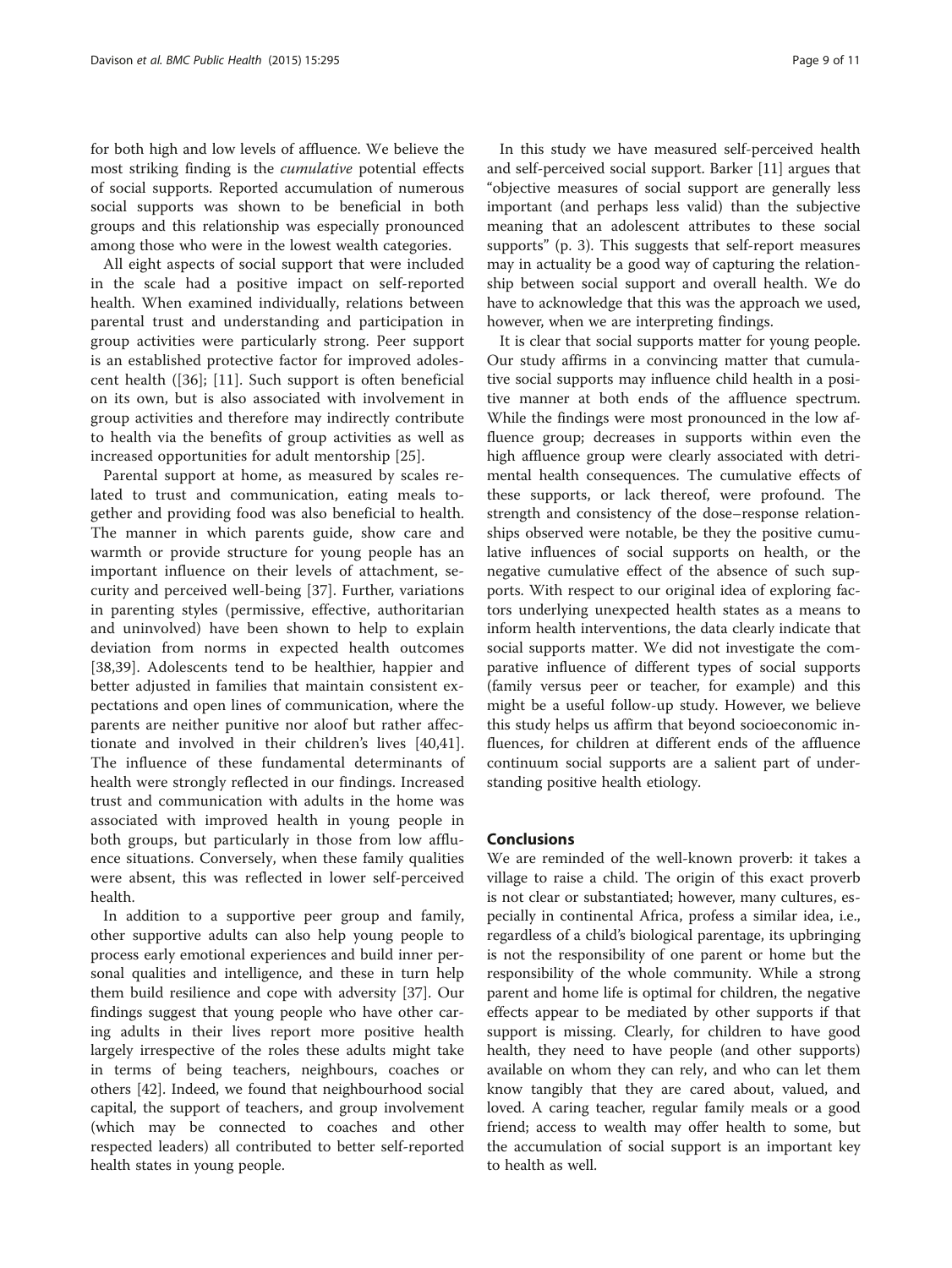<span id="page-9-0"></span>Strengths of our study warrant comment. They include the size and diversity of the study population, as well as its national scope. The analysis itself and its emphasis on cumulative effects was novel and addressed several practical questions surrounding social supports as mechanisms which explain common socio-economic gradients in health. As well as providing evidence in support of a number of social theories, the analysis also provided direction for preventive interventions. Limitations include the cross-sectional HBSC design, and any causal inferences that were made require confirmation in longitudinal analyses. Further, the HBSC sampling strategy excluded some high-risk adolescents in non-classroom settings (e.g., incarcerated youth, youth living on First Nations Reserves, home schooled and private school students), which may impact upon the external validity of our findings. In addition, we recognize the potential for response bias in the HBSC. Although HBSC in Canada has shown to be representative of Canadian school-aged children in terms of basic demographics (e.g., those described in Table [1\)](#page-4-0), it is possible that the prevalence levels of certain behaviours are over- or underrepresented in the realized sample due to non-response during recruitment. This remains a limitation of any self-report survey that relies upon volunteer school systems and students. The main point of our analyses were to study relations between exposures (social supports) and outcomes (e.g. self-perceived health status). While, hypothetically, there may be slight differences in the heterogeneity of our sample in terms of these exposures compared with Canada as a whole, it is very unlikely that true selection bias occurred where relationships between social supports and health are distorted due to sampling and recruitment.

In conclusion, this novel study of young Canadians demonstrated that cumulative levels of social support are important to health, irrespective of socio-economic background. While family and peer group supports are especially salient, other supports obtained from neighbourhood and school social contexts can also be critical and can compensate in part for dysfunctional social environments at home. We believe that this shared sense of responsibility for child health is significant and that we can potentially all play a role in its promotion. Further, we reaffirm the idea that it just may take a village to raise a healthy child.

#### Abbreviations

HBSC: Health Behaviour in School-aged Children; WHO: World Health Organization.

#### Competing interests

The authors declare that they have no competing interests.

#### Authors' contributions

All authors contributed to the conceptual design of the study. WP led the statistical analysis. CMD wrote the first full draft, all authors reviewed and edited

the manuscript and made substantial intellectual contribution throughout. All authors reviewed and approved the final draft prior to submission.

#### Acknowledgements

The Public Health Agency of Canada and Health Canada funded Cycle 6 of the Health Behaviour in School-Aged Children Survey in Canada. Additional support for this analysis included an operating grant from the Canadian Institutes of Health Research (CIHR Grant FRN-130379).The funders had no role in study design, data collection and analysis, decision to publish, or preparation of the manuscript. International coordinator of the HBSC survey is Dr. Candace Currie, University of St. Andrews, Scotland. The international databank manager is Dr. Oddrun Samdal, University of Bergen, Norway. The Canadian principal investigators of HBSC are Drs. John Freeman and William Pickett, Queen's University, and its national coordinator is Matthew King.

#### Author details

<sup>1</sup>Department of Public Health Sciences, Carruthers Hall, 62 Fifth Field Company Lane, Queen's University, Kingston, ON K7L 3N6, Canada. <sup>2</sup> <sup>2</sup>Department of Public Health Sciences and School of Religion, Theological Hall, Queen's University, Kingston, Ontario K7L 3N6, Canada.

#### Received: 15 July 2014 Accepted: 15 March 2015 Published online: 27 March 2015

#### References

- 1. Goodman E, Huang B, Schafer-Kalkhoff T, Adler NE. Perceived socioeconomic status: a new type of identity that influences adolescents' self-rated health. J Adolesc Health. 2007;41:479–87.
- 2. Currie C, Nic Gabhainn S, Godeau E, Roberts C, Smith R, Currie D, et al. Inequalities in young people's health: health behaviour in school-aged children international report from the 2005/06 survey. In: Health Policy for Children and Adolescents, Report No. 5. Copenhagen: WHO Regional Office for Europe; 2008. [http://tinyurl.com/dy4jkcm.](http://tinyurl.com/dy4jkcm)
- 3. Viner RM, Ozer EM, Denny S, Marmot M, Resnick M, Fatusi A, et al. Adolescence and the social determinants of health. Lancet. 2012;379:1641–52.
- 4. Marsh DR, Schroeder DG, Dearden KA, Sternin J, Sternin M. The power of positive deviance. BMJ. 2004;329:1177–9.
- 5. Pedersen JM, Granado MC, Moreno MC, Smith R. Explaining the health and health-related behaviour of young people: family and health. In: Currie C, Roberts C, Morgan A, Smith R, Settertobulte W, Samdal O, Barnekow Rasmussen V, editors. Health policy for children and adolescents, Report No.4. Copenhagen: WHO Regional Office for Europe; 2004. [http://www.euro.who.](http://www.euro.who.int/__data/assets/pdf_file/0008/110231/e82923.pdf) [int/\\_\\_data/assets/pdf\\_file/0008/110231/e82923.pdf.](http://www.euro.who.int/__data/assets/pdf_file/0008/110231/e82923.pdf)
- 6. Vieno A, Santinello M, Pastore M, Perkins DD. Social support, sense of community in school, and self-efficacy as resources during early adolescence: an integrative model. Am J Community Psychol. 2007;39:177–90.
- 7. Cobb S. Social support as a moderator of life stress. Psychometric Med. 1976;1976(38):300–14.
- 8. Forbes D, Montague P, Gibson M, Hirdes J, Clark K. Social support deficiency in home care clients. Perspectives. 2011;34(3):5–17.
- 9. Geens N, Vandenbroeck M. The (ab)sence of a concept of social support in parenting research: a social work perspective. Child Fam Soc Work. 2014;19:491–500.
- 10. Sarason IG, Sarason BR. Social support: mapping the construct. J Soc Pers Relat. 2009;26(1):113–20.
- 11. Barker G. Adolescents, social support and help-seeking behaviour: an international review and programme consultation with recommendations for action. Geneva: World Health Organization; 2007. WHO Discussion Papers on Adolescence. Available at: [http://whqlibdoc.who.int/publications/2007/](http://whqlibdoc.who.int/publications/2007/9789241595711_eng.pdf) [9789241595711\\_eng.pdf](http://whqlibdoc.who.int/publications/2007/9789241595711_eng.pdf).
- 12. Stansfeld SA. Social support and social cohesion. In: Marmot M, Wilkinson RG, editors. Social determinants of health. Oxford, UK: Oxford University Press; 2003. p. 155–78.
- 13. Costello J, Pickens L, Fenton J. Social supports for children and families: a matter of connections. Chicago: Chapin Hall Centre for Children at the University of Chicago; 2001.
- 14. Strine TW, Chapman DP, Balluz L, Mokdad AH. Health-related quality of life and health behaviors by social and emotional support: their relevance to psychiatry and medicine. Soc Psychiatry Psychiatr Epidemiol. 2008;43:151–9.